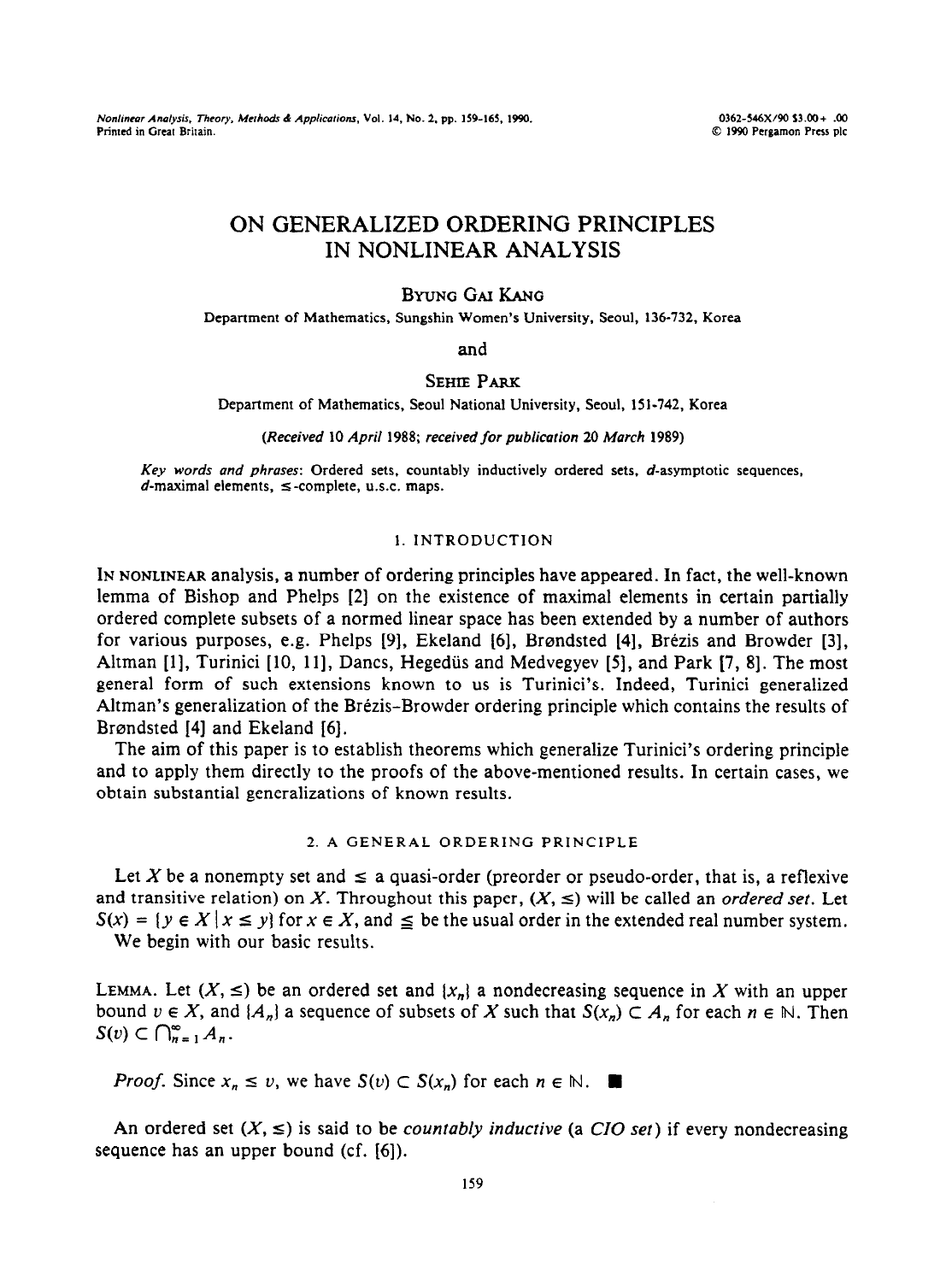THEOREM 1. Let  $(X, \leq)$  be a CIO set and  $\{A_n\}$  a sequence of subsets of X such that

for any 
$$
x \in X
$$
 and  $n \in \mathbb{N}$ , there is a  $y \in S(x)$   
satisfying  $S(y) \subset A_n$ . (1.1)

Then for any  $x \in X$ , there is a  $v \in S(x)$  such that  $S(v) \subset \bigcap_{n=1}^{\infty} A_n$ .

*Proof.* Let  $x \in X$ . By (1.1), we can choose  $x_1 \in S(x)$  such that  $S(x_1) \subset A_1$ . Suppose that  $x \leq x_1 \leq \cdots \leq x_n$  are chosen so that  $S(x_i) \subset A_i$ ,  $i = 1, 2, ..., n$ . Again by (1.1), there is an  $x_{n+1} \in S(x_n)$  such that  $S(x_{n+1}) \subset A_{n+1}$ . By induction, we obtain a nondecreasing sequence  $\{x_n\}$ such that  $S(x_n) \subset A_n$  for each  $n \in \mathbb{N}$ . Let v be an upper bound for  $\{x_n\}$ . The conclusion follows from the lemma.  $\blacksquare$ 

**THEOREM 2.** Let  $(X, \leq)$  be a CIO set and  $d: X \times X \rightarrow [0, \infty]$  a function satisfying

for any 
$$
x \in X
$$
 and  $\varepsilon > 0$ , there is a  $y \in S(x)$   
such that  $d(y_1, y_2) < \varepsilon$  if  $y \le y_1 \le y_2$ . (2.1)

Then for any  $x \in X$ , there is a  $v \in S(x)$  such that  $d(v, z) = 0$  for all  $z \in S(v)$ .

*Proof.* Let  $A_n = \{y \in X | d(y_1, y_2) < 1/n \text{ if } y \le y_1 \le y_2\}$  for  $n \in \mathbb{N}$ . Since (2.1) implies (1.1), the conclusion follows from theorem 1.  $\blacksquare$ 

COROLLARY. Under the assumptions of theorem 2, if  $d(x, y) = 0$  implies  $x = y$ , then every selfmap  $f: X \to X$  satisfying  $x \leq fx$  for each  $x \in X$  has a fixed point.

In [11], a function  $d: X \times X \rightarrow [0, \infty]$  is called a  $\le$ -quasi metric if  $d(x, x) = 0$  for all  $x \in X$ and the following holds:

for every 
$$
\varepsilon > 0
$$
, there is a  $\delta > 0$  such that  $x \le y \le z$   
and  $d(x, y)$ ,  $d(x, z) < \delta$  imply  $d(y, z) < \varepsilon$ .

For any function  $d: X \times X \to [0, \infty]$ , a sequence  $\{x_n\}$  in X is said to be *d-asymptotic* if  $\liminf_{n\to\infty} d(x_n, x_{n+1}) = 0$ , and an element  $v \in X$  is said to be *d-maximal* if  $d(v, z) = 0$  for all  $z \in S(v)$ .

Theorem 2 gives a sufficient condition for the existence of d-maximal element of a CIO set.

**THEOREM 3.** Let  $(X, \leq)$  be a CIO set and  $d: X \times X \rightarrow [0, \infty]$  a  $\leq$ -quasi metric on X satisfying

for any 
$$
x \in X
$$
 and  $\varepsilon > 0$ , there is a  $y \in S(x)$   
such that  $d(y, z) < \varepsilon$  for all  $z \in S(y)$ . (3.1)

Then for any  $x \in X$ , there is a d-maximal element  $v \in S(x)$ .

*Proof.* In view of theorem 2, it suffices to show that (\*) and (3.1) imply (2.1). Let  $x \in X$  and  $\varepsilon > 0$  be given. Choose  $\delta > 0$  so that (\*) holds. By (3.1), there is a  $y \in S(x)$  such that  $d(y, z) < \delta$  for all  $z \in S(y)$ . So if  $y \le y_1 \le y_2$ ,  $d(y, y_1) < \delta$  and  $d(y, y_2) < \delta$ . Hence by (\*),  $d(y_1, y_2) < \varepsilon$ .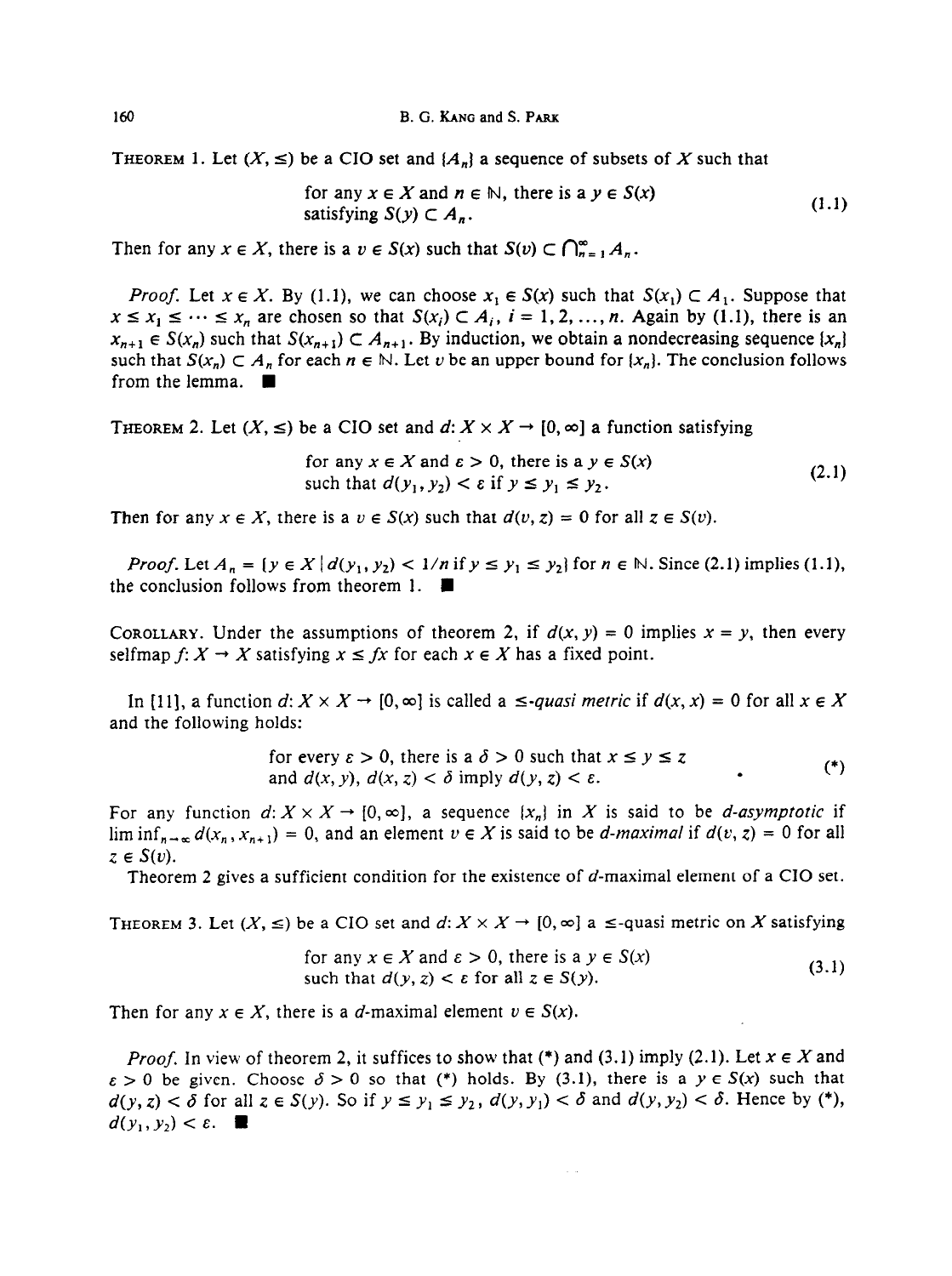Consider the following condition:

any nondecreasing sequence in 
$$
X
$$
 is  $d$ -asymptotic.  $(**)$ 

It is easy to show that (\*\*) implies (3.1). So theorem 3 generalizes Turinici's main result (111. Note also that if d is a metric, then (2.1) and (3.1) are equivalent to the following:

for any 
$$
x \in X
$$
 and  $\varepsilon > 0$ , there is a  $y \in S(x)$   
such that diam  $S(y) < \varepsilon$ . (2.1)

Now, Altman's principle (11 can be improved as follows.

THEOREM 4. Let  $(X, \leq)$  be a CIO set and  $d: X \times X \to \mathbb{R} \cup \{ \infty \}$  a function satisfying

there is a function  $c: X \rightarrow \mathbb{R}$  such that  $c(x) \leq d(x, y) \leq 0$  for all  $x \in X$  and  $y \in S(x)$ , (4.1)

and

for any 
$$
x \in X
$$
 and  $\varepsilon > 0$ , there is a  $y \in S(x)$   
such that  $-\varepsilon \leq c(z)$  for all  $z \in S(y)$ . (4.2)

Then for all  $x \in X$ , there is a *d*-maximal element  $v \in S(x)$ .

*Proof.* Let  $A_n = \{y \in X \mid -1/n \le c(z) \text{ for all } z \in S(y)\}$  for  $n \in \mathbb{N}$ . Since (4.2) implies (1.1), in view of theorem 1, for any  $x \in X$ , there is a  $v \in S(x)$  such that  $S(v) \subset \bigcap_{n=1}^{\infty} A_n$ . Thus  $0 \leq c(z)$  for all  $z \in S(v)$ . By (4.1),  $0 \leq c(v) \leq d(v, z) \leq 0$  for all  $z \in S(v)$ .

As a direct application of theorem 1, we obtain the following generalization of the Brézis-Browder principle [3].

THEOREM 5. Let  $(X, \leq)$  be a CIO set and  $\phi: X \to \mathbb{R} \cup {\infty}$  a nonincreasing function  $\neq \infty$ , bounded from below. Then either

(1)  $\phi$  attains its infimum on X, or

(2) there is an  $x \in X$  such that  $\inf_{S(x)} \phi > \inf_{X} \phi$ .

*Proof.* Suppose that  $\inf_{S(x)} \phi = \inf_X \phi$  for all  $x \in X$ . For  $n \in \mathbb{N}$ , let  $A_n = \{x \in X \mid \phi(x)$ inf<sub>x</sub>  $\phi$  + 1/n}. We claim that (1.1) holds. Let  $x \in X$  and  $n \in \mathbb{N}$ . Since  $\inf_{S(x)} \phi = \inf_{X} \phi$ , there is a  $y \in S(x)$  such that  $\phi(y) < \inf_{x} \phi + 1/n$ . Since  $\phi$  is nonincreasing,  $z \in S(y)$  implies  $\phi(z) \leq \phi(y) < \inf_{x} \phi + 1/n$ , that is,  $z \in A_n$ . Therefore, (1.1) holds. By theorem 1, there is a  $v \in S(x)$  such that  $s(v) \subset \bigcap_{n=1}^{\infty} A_n$ . Thus  $\phi(v) = \inf_X \phi$ .

The following useful formulation of the Brezis-Browder principle is due to Ekeland [6].

THEOREM 6 [6]. Let  $(X, \leq)$  be a CIO set and  $\phi: X \to \mathbb{R} \cup {\infty}$  a nonincreasing function bounded from below. Then for any  $x \in X$ , there is a  $y \in S(x)$  such that  $\phi(y) = \phi(z)$  for all  $z \in S(y)$ .

*Proof.* Restrict  $\phi$  to the set  $S(x)$ . If  $\phi = \infty$  on  $S(x)$ , the conclusion is clear. Suppose that  $\phi \neq \infty$  on  $S(x)$ . Since  $\phi$  is nonincreasing, we have  $\inf_{S(x)} \phi = \inf_{S(y)} \phi$  for all  $y \in S(x)$ . Therefore, by theorem 5,  $\phi$  attains its infimum on  $S(x)$ . Let  $\phi(y) = \inf_{S(x)} \phi$ . Then  $y \le z$  implies  $\phi(y) = \phi(z)$ .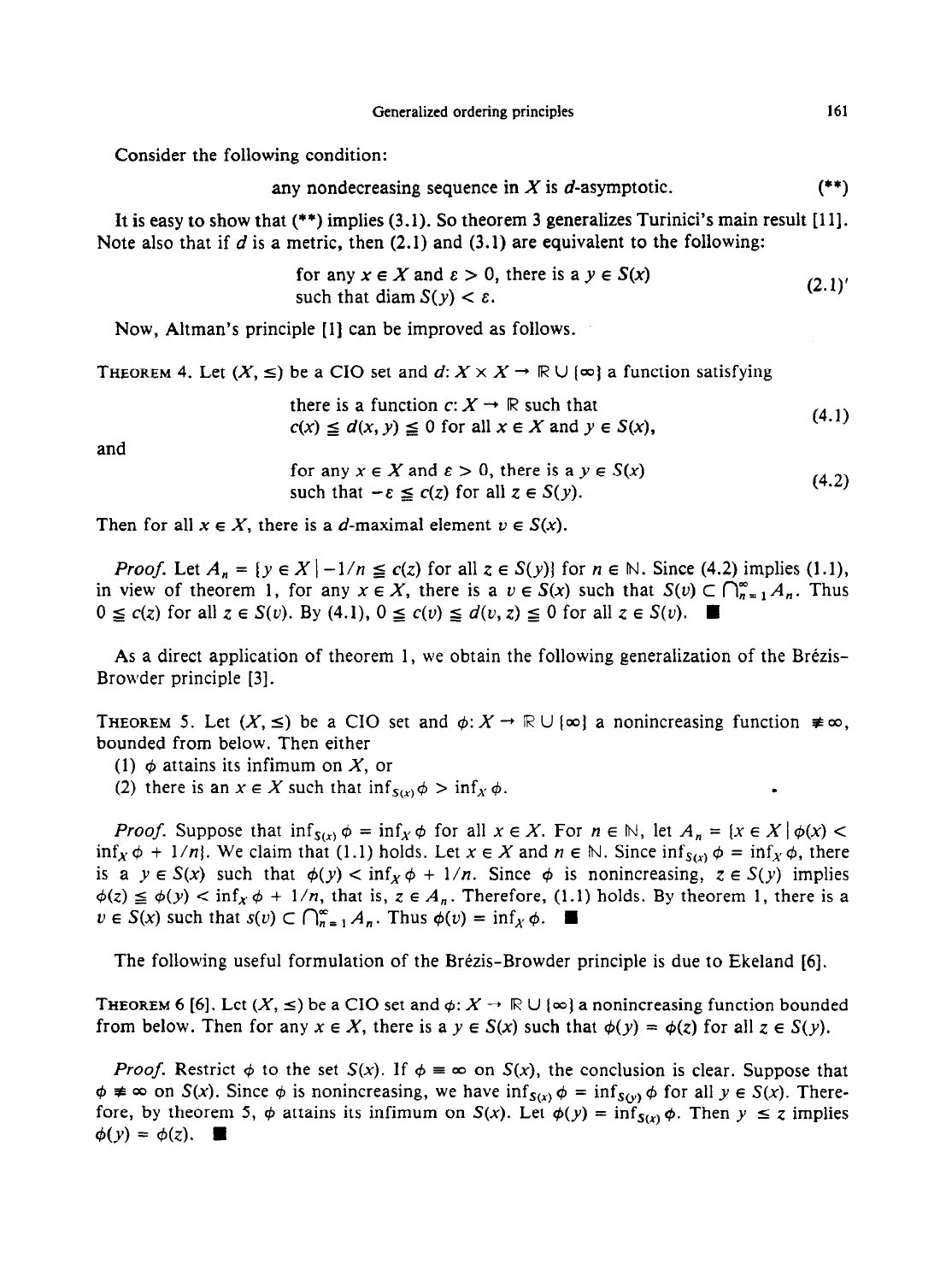#### **162 B. G. KANG and S. PARK**

Note that we can also deduce theorem 6 from theorem 4 by letting  $d(x, y) = \phi(y) - \phi(x)$ . In [3], Brézis and Browder applied their principle to a number of diverse results in nonlinear functional analysis, and also noted that the following result of Brandsted [4] is a consequence of their principle. For the completeness, we give its proof by using theorem 6. Note also that Brondsted's original proof used Zorn's lemma.

THEOREM 7 [4]. Let  $(X, \leq)$  be an ordered set,  $\mathcal{U}$  a Hausdorff uniformity on X and  $\phi: X \to \mathbb{R} \cup \{ \infty \}$  a nonincreasing function bounded from below. Suppose that

$$
S(x) \text{ is complete for each } x \in X, \tag{7.1}
$$

and

for each 
$$
U \in \mathcal{U}
$$
, there is a  $\delta > 0$  such that  
\n $x \le y$  and  $\phi(x) < \phi(y) + \delta$  imply  $(x, y) \in U$ . (7.2)

Then for any  $x \in X$  with  $\phi(x) < \infty$ , there exists a maximal element  $v \in S(x)$ .

*Proof.* We may assume that  $\phi \neq \infty$ . Let  $D = \{x \in X \mid \phi(x) < \infty\}$ . We claim that  $(D, \leq)$  is a CIO set. Let  $\{x_n\}$  be a nondecreasing sequence in D. Since  $\phi$  is nonincreasing,  $S(x_n)$  $S(x_{n-1}) \subset D$  for all n. We will show that  $\{x_n\}$  is a Cauchy sequence in  $S(x_1)$ . Let  $U \in \mathcal{U}$  and choose  $V \in \mathcal{U}$  such that  $V \circ V^{-1} \subset U$ . By (7.2), there exists a  $\delta > 0$  such that  $x \le y$  and  $\phi(x) < \phi(y) + \delta$  implies that  $(x, y) \in V$ . Let  $a = \inf_n \phi(x_n)$ . Choose N so that  $1/N < \delta$  and  $n \ge N$  implies  $a \le \phi(x_n) \le a + 1/N$ . Then  $n \ge m \ge N$  implies that

$$
\phi(x_m) - \phi(x_n) \leq \phi(x_N) - a < \frac{1}{N} < \delta.
$$

Hence  $(x_m, x_n) \in V$ . Since  $V \circ V^{-1} \subset U$ ,  $(x_m, x_n) \in U$  and  $(x_n, x_m) \in U$ . Therefore  $\{x_n\}$  is a Cauchy sequence in  $S(x_1)$ . Thus by (7.1),  $\{x_n\}$  converges to some  $v \in S(x_1)$ . Obviously, this v is an upper bound for  $\{x_n\}$ . By theorem 6, for any  $x \in D$ , there exists a  $y \in S(x)$  such that  $y \le z$ implies  $\phi(y) = \phi(z)$ . Now we claim that y is a maximal element. By (7.2),  $(y, z) \in U$  for all  $z \in S(y)$  and  $U \in \mathcal{U}$ . Since  $\mathcal{U}$  is a Hausdorff uniformity,  $y = z$  for all  $z \in S(y)$ . This completes the proof.  $\blacksquare$ .

As was shown in [4], theorem 7 generalizes the well-known variational principles of Ekeland [6] and the celebrated 1961 lemma of Bishop and Phelps [2].

#### 3. METRIC COMPLETENESS AND ORDERING PRINCIPLES

If X is a metric space with a quasi-order  $\leq$ , then the countable inductiveness condition in the previous section can be replaced by, in some sense, completeness of  $X$ .

In the frame of theorem 7, we say that  $\leq$  is *closed* if  $S(x)$  is closed for all  $x \in X$ , and that X is  $\le$ -complete if every nondecreasing Cauchy sequence in X converges [10]. Note that if X is complete, then it is  $\leq$ -complete for any quasi-order  $\leq$  on X. Note also that the completeness in (7.1) can be replaced by  $\le$ -completeness without affecting the conclusion. Moreover, in theorem 2, if  $(X, d)$  is a  $\leq$ -complete metric space, then X is not necessarily CIO. Precisely, we have the following equivalent results.

**THEOREM 8.** Let  $(X, d)$  be a metric space with a quasi-order  $\leq$ . If (2.1) holds, then for any  $x \in X$  such that  $S(x)$  is complete, there is a maximal element  $v \in S(x)$ .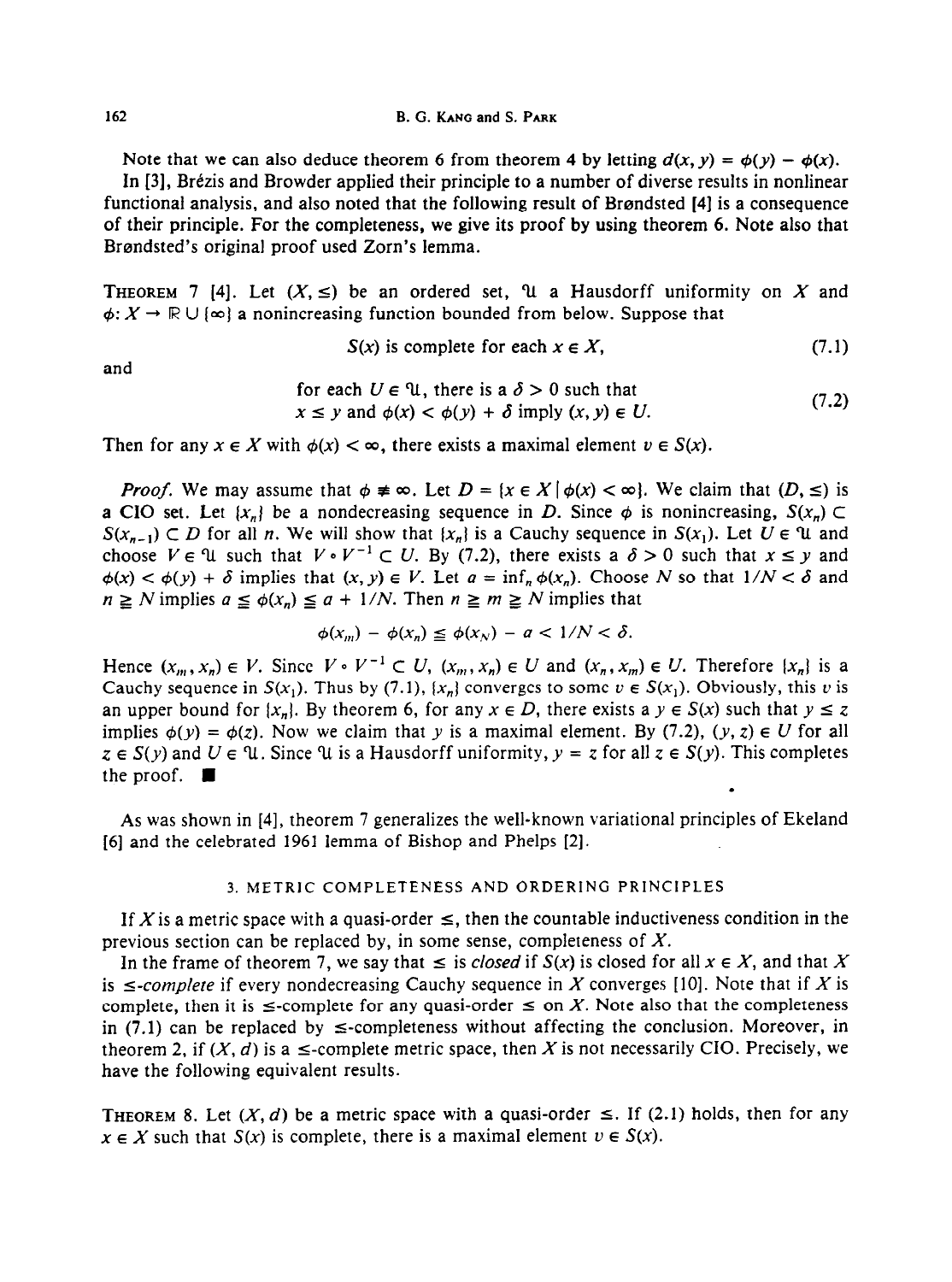THEOREM 8'. Let  $(X, d)$  be a metric space with a quasi-order  $\leq$ . If X is  $\leq$ -complete and (2.1) holds, then for any  $x \in X$ , there exists a maximal element  $v \in S(x)$ .

*Proof.* Since theorem 8 and theorem 8' are equivalent, we prove the latter. Let  $x \in X$ . By (2.1), there is an  $x_1 \in S(x)$  such that  $d(x_1, z) < \frac{1}{2}$  for all  $z \in S(x_1)$ . For y,  $z \in S(x_1)$ , we have  $d(y, z) \leq d(x_1, y) + d(x_1, z) < 1$ . Thus diam  $S(x_1) \leq 1$ . Inductively, we can select a nondecreasing sequence  $\{x_n\}$  in X such that diam  $S(x_n) \leq 1/n$ . Then  $\{x_n\}$  is a Cauchy sequence and converges to some  $v \in X$ . Since each  $S(x_n)$  is closed and  $v = \lim_{m \ge n} x_m$ ,  $v \in S(x_n)$ . If  $v \le z$ , then  $z \in \bigcap_{n=1}^{\infty} S(x_n)$ . Since diam  $S(x_n) \to 0$ ,  $z = v$ .

Note that theorem 8' improves theorem 3.1 in [10]. As an application of theorem 8, we prove the following fixed point theorem for a multi-valued function.

**THEOREM 9.** Let  $(X, d)$  be a metric space and  $T: X \rightarrow 2^{X} \setminus \{\emptyset\}$  a map satisfying

 $\overline{T(x_0)}$  is complete for some  $x_0 \in X$ , (9.1)

for any 
$$
x, y \in \overline{T(x_0)}, y \in \overline{T(x)}
$$
 implies  $T(y) \subset \overline{T(x)}$ , (9.2)

and

for any 
$$
x \in \overline{T(x_0)}
$$
 and  $\varepsilon > 0$ , there is a  $y \in \overline{T(x)}$   
such that diam  $T(y) < \varepsilon$ . (9.3)

Then for any  $x \in \overline{T(x_0)}$ , there exists a stationary point  $y \in \overline{T(x)}$ , that is,  $T(y) = \{y\}$ .

*Proof.* Define  $\leq$  on  $\overline{T(x_0)}$  by  $x \leq y$  iff  $x = y$  or  $y \in \overline{T(x)}$ . Then  $\leq$  is a closed quasi-order on  $T(x_0)$  by (9.2). Since (9.3) implies (2.1), by theorem 8', for any  $x \in \overline{T(x_0)}$ , there is a maximal element  $y \in S(x)$ . If  $z \in T(y)$ , then  $z \ge y$  implies  $z = y$ . Hence  $T(y) = \{y\}$ .

Note that theorems 3.1 and 3.2 in [5] follow from theorems 9 and 8', respectively.

**THEOREM** 10. Let X be a set,  $d: X \times X \rightarrow [0, \infty]$ , and  $\phi: X \rightarrow \mathbb{R}$  a function bounded from above. Define an order  $\leq$  on X by

$$
x \leq y \text{ iff } d(x, y) \leq \phi(y) - \phi(x).
$$

If X is a CIO set with respect to  $\leq$ , then for any  $x \in X$ , there is a d-maximal element  $v \in S(x)$ .

*Proof.* In view of theorem 3, it suffices to show that  $(**)$  holds. Let  $\{x_n\}$  be a nondecreasing sequence in X and  $a = \sup \phi(x_n) < \infty$ . For  $m \ge n$ , we have  $x_m \ge x_n$  and

$$
d(x_m, x_n) \leq \phi(x_m) - \phi(x_n).
$$

Since  $\phi(x_n)$   $\uparrow a$ , we have  $d(x_m, x_n) \to 0$  as  $m, n \to \infty$ . Thus (\*\*) holds. Note also that  $\{x_n\}$  is a Cauchy sequence.  $\blacksquare$ 

From each of theorems 2, 8, 9 and 10, we obtain the following extension of the lemma in [2] due to Phelps [9].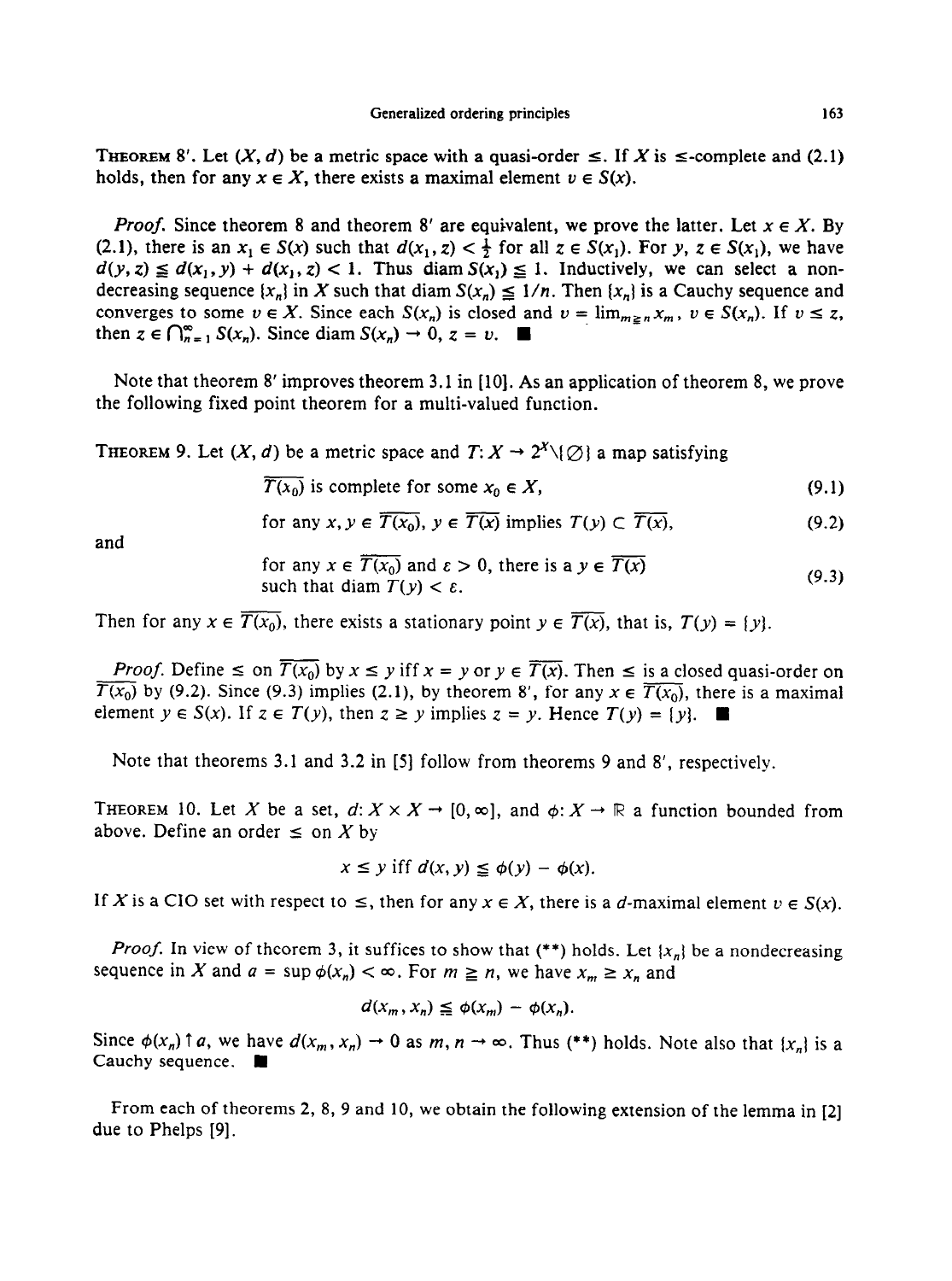**THEOREM 11.** Let  $(X, d)$  be a complete metric space and  $\phi: X \to [-\infty] \cup \mathbb{R}$  an u.s.c. function bounded from above on  $X_1 = \{x \in X \mid \phi(x) > -\infty\}$ . Define an order  $\leq$  on  $X_1$  as in theorem 10. Then for any  $x \in X_1$ , there exists a maximal element  $v \in S(x)$ .

*Proof.* In view of theorem 10, it suffices to show that  $(X_1, \leq)$  is a CIO set. Let  $\{x_n\}$  be a nondecreasing sequence in  $X_1$  and  $a = \sup \phi(x_n) < \infty$ . Since  $\{x_n\}$  is Cauchy, it converges to some  $y \in X$ . Since  $\phi$  is u.s.c., we have  $\phi(y) \ge \limsup \phi(x_n) = a$  and hence  $y \in X_1$ . And since  $\phi$  is u.s.c., each  $S(x_n)$  is closed. But then  $y = \lim_{m \geq n} x_m \in S(x_n)$  for each n. This completes the proof.  $\blacksquare$ 

Finally, we obtain the following.

**THEOREM 12. Let X be a complete metric space and**  $\phi: X \to \{-\infty\} \cup \mathbb{R}$  **an u.s.c. function,**  $\neq -\infty$ **,** bounded from above. Let  $\varepsilon > 0$  be given and a point  $u \in X$  satisfy  $\phi(u) < \sup_X \phi - \varepsilon$ , and  $A = \{x \in X \mid \varepsilon d(x, u) \leq \phi(x) - \phi(u)\}.$ 

Then the following equivalent statements hold:

(i) There exists a point  $v \in A$  such that

$$
\forall w \in X \setminus \{v\}, \qquad \varepsilon d(v, w) > \phi(w) - \phi(v).
$$

(ii) If  $T: A \rightarrow 2^X$  satisfies the condition:

$$
\forall x \in A \setminus T(x) \qquad \exists y \in X \setminus \{x\}, \qquad \varepsilon d(x, y) \leq \phi(y) - \phi(x),
$$

then T has a fixed point  $v \in A$ , that is,  $v \in T(v)$ .

(iii) If  $f: A \rightarrow X$  is a map satisfying

$$
\varepsilon d(x, fx) \leq \phi(fx) - \phi(x)
$$

for  $x \in A$ , then *f* has a fixed point.

(iv) If  $T: A \rightarrow 2^X \setminus \{ \phi \}$  satisfies the condition:

$$
\forall x \in A \qquad \forall y \in T(x), \qquad \varepsilon d(x, y) \leq \phi(y) - \phi(x),
$$

then T has a stationary point  $v \in A$ , that is,  $T(v) = \{v\}$ .

*Proof.* Since the equivalency of  $(i)$ – $(iv)$  is a consequence of results in [7, 8], we prove only (iii) from theorem 11. Note that *A* is closed since  $\phi$  is u.s.c. and that  $fA \subset A$ . Therefore, f is a selfmap of the complete metric space A. Define an order  $\leq$  on  $(A, d)$  as in theorem 10. Then *A* has a maximal element v, which should be fixed under f as in corollary to theorem 2.  $\blacksquare$ 

Note that  $A \subset \{x \in X \mid \phi(x) \geq \phi(u), d(x, u) \leq 1\} \subset \overline{B}(u, 1) \cap X$ . Theorem 12 (i) is the dual of Ekeland's variational principle [6], and the dual of (iii) is known as the Caristi-Kirk-Browder fixed point theorem.

Actually, theorem 11 and theorem 12 are equivalent. For this purpose, we obtain theorem 11 from theorem 12 (i). For any  $x \in X_1$ , choose an  $\varepsilon > 0$  such that  $\phi(x) \ge \sup_x \phi - \varepsilon$ , and replace  $\phi$  by  $\phi/\varepsilon$ . Let  $A = \{z \in X_1 | z \geq x\}$ . Then by theorem 12 (i), there exists a  $v \in A$  such that  $d(v, w) > \phi(w) - \phi(v)$  for any  $w \neq v$ . Then  $v \geq x$  and v is maximal. For, if  $v' \geq v$ , then  $d(v', v) \leq \phi(v') - \phi(v)$ , which is absurd.

As in theorem 10, certain assumption in theorem 12 is not essential.